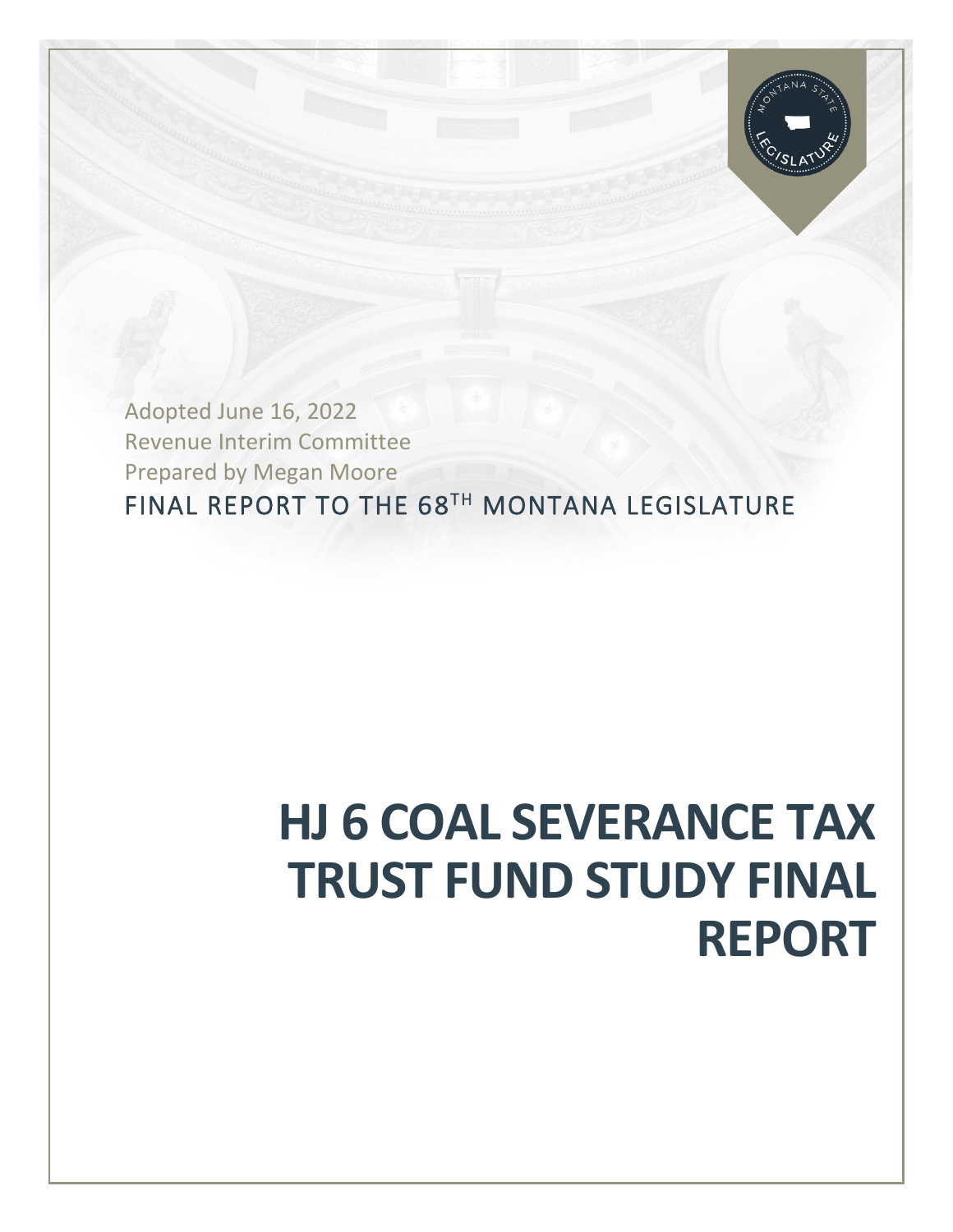

P.O. Box 201706 Helena, MT 59620-1706 Phone: (406) 444-3064 Fax: (406) 444-3971

WEBSITE: HTTPS://LEG.MT.GOV/[COMMITTEES](https://leg.mt.gov/committees/interim/RIC)/INTERIM/RIC

# TABLE OF CONTENTS

### This report is a summary of the work of the Revenue Interim

Committee, specific to the Revenue Interim Committee's 2021-2022 study as outlined in the Revenue Interim Committee's 2021-22 work plan and House Joint Resolution 6 (2021). Members received additional information and public testimony on the subject, and this report is an effort to highlight key information and the processes followed by the Revenue Interim Committee in reaching its conclusions. To review additional information, including audio minutes, and exhibits, visit the Revenue Interim Committee website: [https://leg.mt.gov/committees/interim/ric/.](https://leg.mt.gov/committees/interim/ric/)

A full report, including links to the documents referenced in this print report, is available at the Revenue Interim Committee website: [https://leg.mt.gov/committees/interim/RIC.](https://leg.mt.gov/committees/interim/ric/)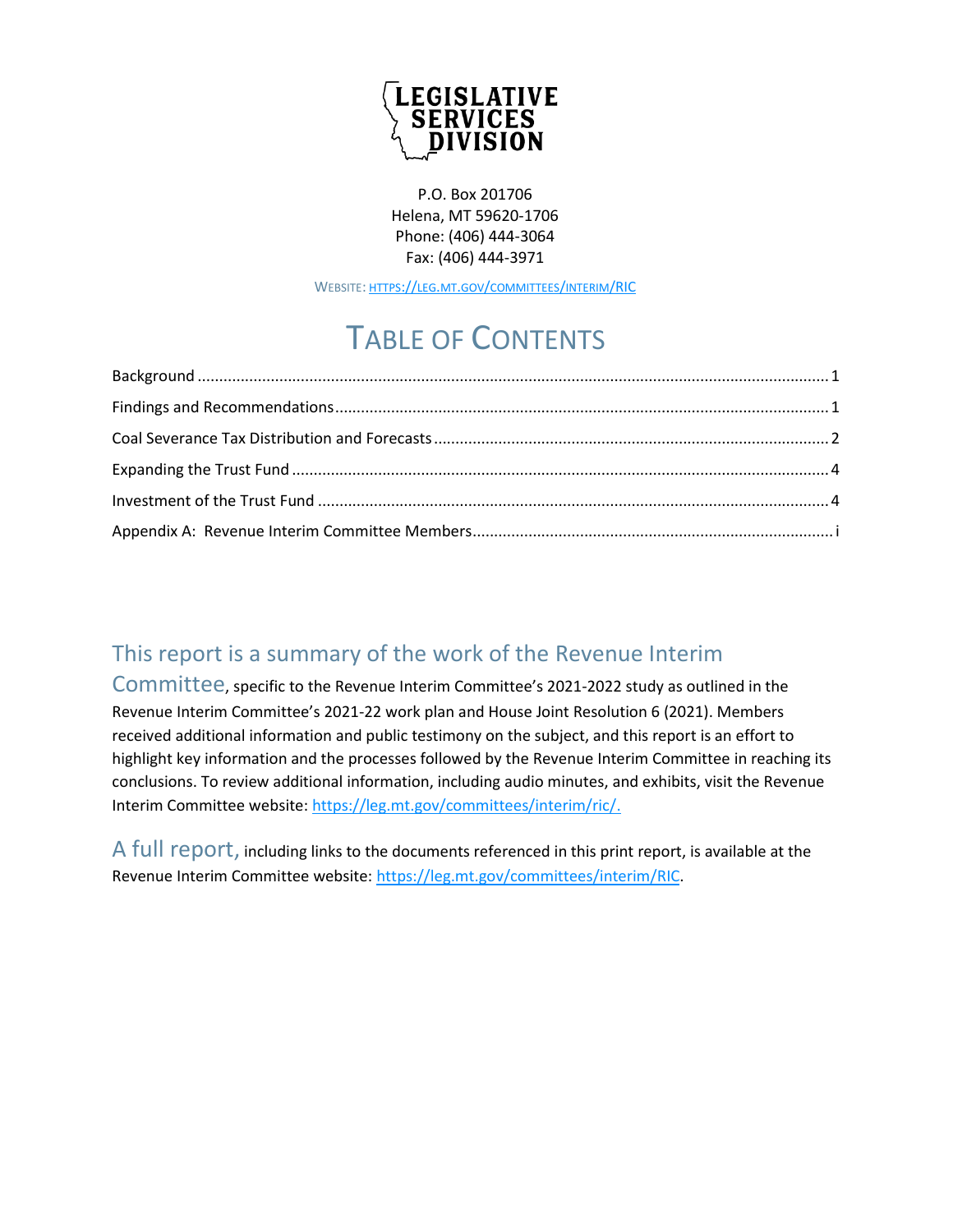### <span id="page-2-0"></span>BACKGROUND

The [House Joint Resolution 6](http://laws.leg.mt.gov/legprd/LAW0203W$BSRV.ActionQuery?P_SESS=20211&P_BLTP_BILL_TYP_CD=HJ&P_BILL_NO=6&P_BILL_DFT_NO=&P_CHPT_NO=&Z_ACTION=Find&P_ENTY_ID_SEQ2=&P_SBJT_SBJ_CD=&P_ENTY_ID_SEQ=) study of the coal severance tax trust fund ranked fifth among 2021-2022 interim studies. The Revenue Interim Committee (RIC) devoted one-third of staff time to the study.

[Article IX, Section 5](https://leg.mt.gov/bills/mca/title_0000/article_0090/part_0010/section_0050/0000-0090-0010-0050.html) of the Montana Constitution requires the Legislature to dedicate 50% of coal severance tax revenue to a trust fund. The Legislature may appropriate the interest earned on the trust fund, but the principal may only be appropriated with a three-quarters vote of the Legislature.

The 1975 Legislature both enacted the coal severance tax (to replace the coal license tax) and passed legislation to place the constitutional amendment creating the coal severance tax trust fund on the ballot. The constitutional amendment passed in 1976 with 63% of votes in support.

The Montana Constitution requires the deposit of 50% of coal severance tax revenue in a trust fund.

The committee began the trust fund study by

collecting background information on the distribution of the coal severance tax and considering coal extraction forecasts and coal export opportunities.

The study then shifted to consideration of revising the inputs, the outputs, and the investment of the trust fund. Discussion of revisiting the allocations of coal severance tax revenue and whether to use the trust fund to pay for infrastructure costs did not result in any committee recommendations. Nor did the committee recommend expanding the trust to include other severance taxes or production taxes.

Learning about other states' natural resources fiscal policies generated interest in how Montana's investment of the trust fund compares with other states' investments of severance and royalty trust funds.

# <span id="page-2-1"></span>FINDINGS AND RECOMMENDATIONS

The committee found that Montana's constitutional prohibition on investing the coal severance tax trust fund in corporate stocks is out of step with 12 states with severance or royalty trust funds [reviewed](https://leg.mt.gov/content/Committees/Interim/2021-2022/Revenue/Meetings/April-2022/HJ6-states-investment.pdf) for the HJ 6 study.

Based on this finding, the committee recommends that the Legislature conduct a study of the investment of the coal severance tax trust fund, including an evaluation of state programs funded with coal tax permanent funds and consideration of allowing investment of the fund in corporate stock.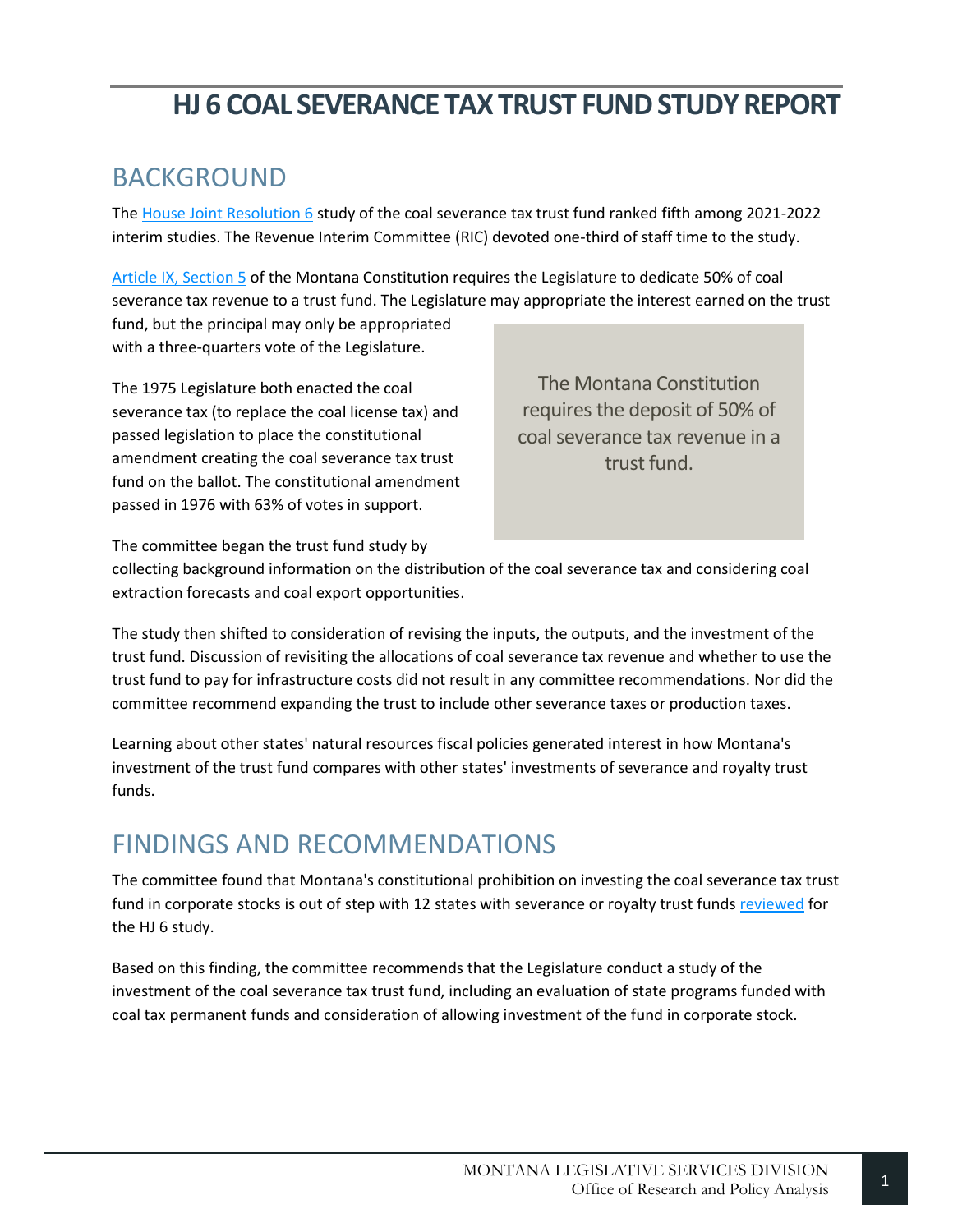# <span id="page-3-0"></span>COAL SEVERANCE TAX DISTRIBUTION AND FORECASTS

The coal severance tax, provided for in [15-35-103](https://leg.mt.gov/bills/mca/title_0150/chapter_0350/part_0010/section_0030/0150-0350-0010-0030.html) is imposed on each ton of coal produced in the state. The tax is a percentage of the contract sales price and varies based on the heating quality of the coal and how the coal is mined.

Production of 50,000 tons or less in a calendar year is not subject to the coal severance tax. However, if production exceeds 50,000 tons, the severance tax is levied on all production in excess of 20,000 tons.

| <b>Heating Quality</b><br>(BTU/lb) | <b>Surface Mining</b> | Augur Mining <sup>1</sup> | <b>Underground Mining</b> |
|------------------------------------|-----------------------|---------------------------|---------------------------|
| <b>Under 7,000</b>                 | 10% of value          | 3.75% of value            | 3% of value               |
| 7,000 and over                     | 15% of value          | 5% of value               | 4% of value               |

### COAL SEVERANCE TAX RATES

### Coal Severance Tax Distributions

Half of coal severance tax revenue is distributed to the trust fund and the other half funds a variety of state programs. The Legislative Fiscal Division maintains a detailed Coal Severance Tax Trust Fund [brochure](https://leg.mt.gov/content/Committees/Interim/2021-2022/Revenue/Meetings/September-2021/2021-ric-final-work-plan.pdf) showing dollars distributed to each fund and how the funds are spent.

A committee review of trust fund and non-trust fund coal severance tax revenue distributions and of [estimated Montana infrastructure costs](https://leg.mt.gov/content/Committees/Interim/2021-2022/Revenue/Meetings/January-2022/LFD-HJ6-infrastructure.pdf) resulted in no recommended changes to the allocation of revenue.

### Trust Fund Distributions

There are six subtrusts within the trust fund, but only three currently receive revenue. The revenue first goes to the Coal Tax Bond Fund to pay principal and interest on coal severance tax bonds used for renewable resource projects. The remaining revenue is split: 75% to the School Facilities Fund and 25% to the Big Sky Economic Development Fund.

The three subtrusts that do not receive revenue still earn interest that is designated for various projects. Those funds are the Montana Coal Endowment Fund, the Montana Coal Endowment Regional Water System Fund, and the Permanent Fund.<sup>2</sup>

 $1$  The tax rate for augur mining applies only to coal that would be uneconomical to recover using conventional strip-mining methods.

 $2$  [SB 258](https://leg.mt.gov/bills/2021/billpdf/SB0258.pdf) (2021) renamed two of the funds. Some materials may still refer to them as the Treasure State Endowment Fund and the Treasure State Endowment Regional Water System Fund.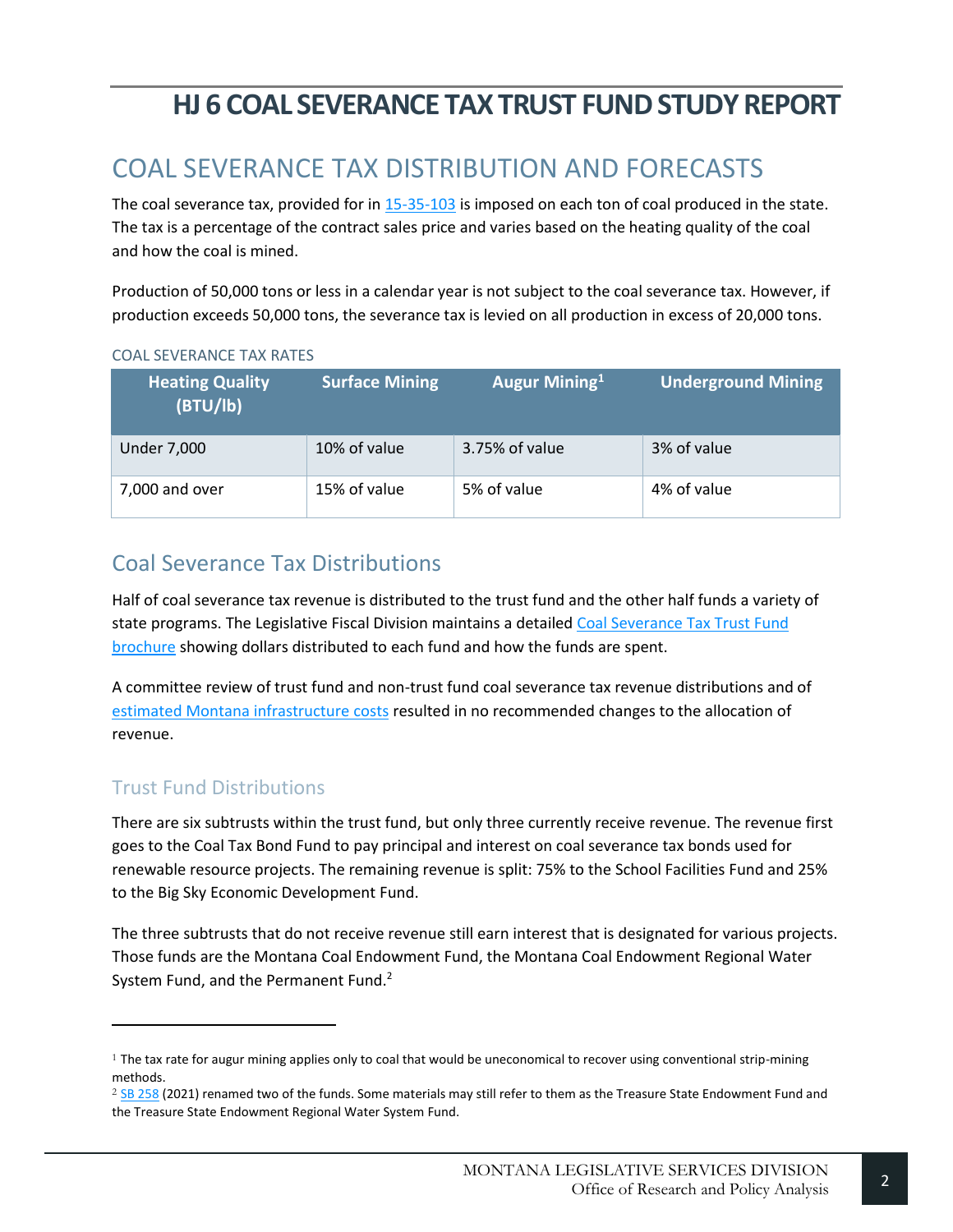### Other Distributions

Sectio[n 15-35-108](https://leg.mt.gov/bills/mca/title_0150/chapter_0350/part_0010/section_0080/0150-0350-0010-0080.html) provides for the distribution of the revenue not dedicated to the coal severance tax trust fund. The funds are allocated as follows:

- 12% to the major repair long-range building program account;
- 5.8% to the coal natural resource account (reduced to 2.9% beginning July 1, 2023);
- 3.71% to the conservation district account;
- 1.27% to the permanent fund account for parks acquisition and management;
- 0.95% for renewable resource loan debt service;
- 0.93% to the basic library services account;
- 0.82% to the growth through agriculture account;
- 0.63% to a trust fund for protection of art and cultural and aesthetic project in the capitol;
- \$250,000 to the coal and uranium mine permitting and reclamation program account; and
- the remainder to the general fund.

### Coal Severance Tax and Trust Fund Forecasts

Two panel discussions in September 2021 provided information on possible future coal severance tax revenue. Representatives of Spring Creek Mine, Westmoreland, and Westmoreland's Rosebud Mine discussed coal extraction forecasts. Navajo Transitional Energy Company, which owns Spring Creek Mine[, predicts](https://leg.mt.gov/content/Committees/Interim/2021-2022/Revenue/Meetings/September-2021/Schwend-Spring-Creek-slides.pdf) increased demand for coal on the international market.

Coal severance tax forecasters from the [Legislative Fiscal Division](https://leg.mt.gov/content/Committees/Interim/2021-2022/Revenue/Meetings/September-2021/LFD-Coal-Severance-Tax-Forecasting.pdf) and th[e Office of Budget and Program](https://leg.mt.gov/content/Committees/Interim/2021-2022/Revenue/Meetings/September-2021/OBPP-Coal-Revenue-Presentation-%28Final%29.pdf)  [Planning](https://leg.mt.gov/content/Committees/Interim/2021-2022/Revenue/Meetings/September-2021/OBPP-Coal-Revenue-Presentation-%28Final%29.pdf) and a representative of the [Bureau of Business and Economic Research](https://leg.mt.gov/content/Committees/Interim/2021-2022/Revenue/Meetings/September-2021/Barkey-Coal-Presentation-to-RIC.pdf) addressed coal tax revenue forecasts and trust fund earnings forecasts. They expect the coal production decline over the last decade to continue, resulting in less coal severance tax revenue.



Source: Sam Schaefer, Legislative Fiscal Division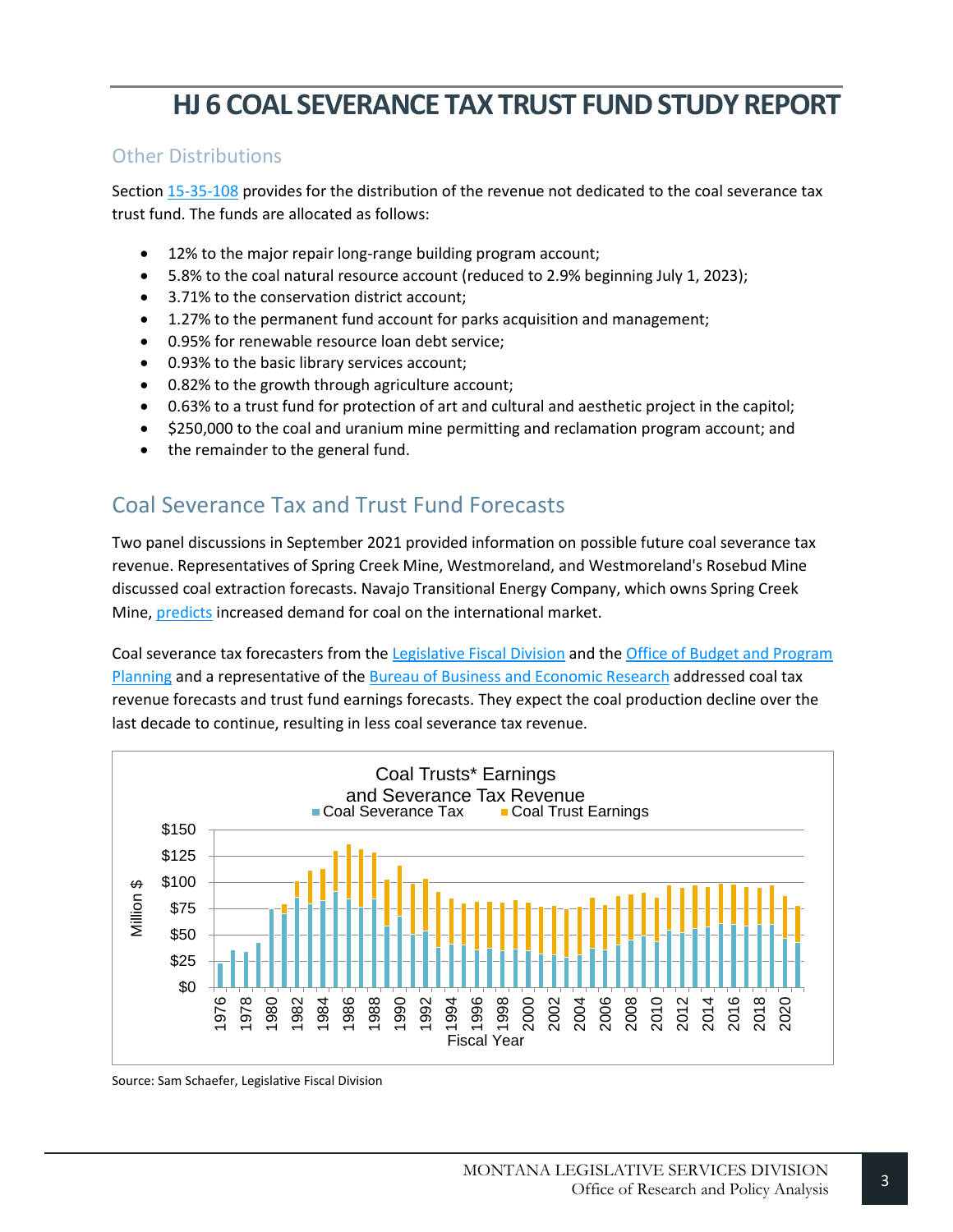Trust fund interest earnings are also expected to be less than in previous years. Less coal severance tax revenue means smaller increases in principal and low interest rates since the Great Recession result in lower interest earnings.

# <span id="page-5-0"></span>EXPANDING THE TRUST FUND

The coal severance tax trust fund is the only trust fund for natural resource revenue. However, Montana also levies taxes on oil and natural gas production, metal mines, electrical energy generation, energy transmission, bentonite, and cement and gypsum. As part of the HJ 6 study, the committee considered whether to [increase the principal of the trust fund](https://leg.mt.gov/content/Committees/Interim/2021-2022/Revenue/Meetings/January-2022/HJ6-addtl-nr-revenue-projections.pdf) by adding other natural resource revenue.

| Natural Resource Historical and Projected Values in HJ 2 |                |       |       |                                                                   |       |  |  |  |
|----------------------------------------------------------|----------------|-------|-------|-------------------------------------------------------------------|-------|--|--|--|
| (\$ Millions)                                            |                |       |       |                                                                   |       |  |  |  |
|                                                          | Actual FY 2019 |       |       | Actual FY 2020 Actual FY 2021 Estimated FY 2022 Estimated FY 2023 |       |  |  |  |
| Oil & Natural Gas Production Tax                         | 118.9          | 84.6  | 87.4  | 97.3                                                              | 89.6  |  |  |  |
| Coal Severance Tax                                       | 60.0           | 46.8  | 43.3  | 35.9                                                              | 31.7  |  |  |  |
| <b>US Mineral Royalties</b>                              | 28.8           | 24.7  | 16.1  | 21.6                                                              | 19.4  |  |  |  |
| Coal Gross Proceeds                                      | 20.3           | 23.3  | 20.8  | 15.4                                                              | 14.0  |  |  |  |
| <b>Federal Forest Receipts</b>                           | 15.1           | 14.2  | 13.8  | 3.8                                                               | 3.9   |  |  |  |
| <b>Metal Mines Tax</b>                                   | 14.7           | 18.6  | 25.8  | 17.1                                                              | 17.5  |  |  |  |
| <b>Electrical Energy Generation</b>                      | 7.0            | 5.8   | 5.2   | 3.8                                                               | 3.7   |  |  |  |
| Wholesale Energy Transmission Tax                        | 3.5            | 3.4   | 3.0   | 3.5                                                               | 3.5   |  |  |  |
| Resource Indemnity Tax                                   | 2.9            | 2.3   | 2.0   | 1.9                                                               | 1.7   |  |  |  |
| <b>Bentonite Production Tax</b>                          | 0.9            | 0.9   | 0.4   | 0.7                                                               | 0.7   |  |  |  |
| Cement & Gypsum Tax                                      | 0.1            | 0.1   | 0.2   | 0.1                                                               | 0.1   |  |  |  |
| Total                                                    | 272.1          | 224.6 | 217.9 | 201.1                                                             | 185.8 |  |  |  |

Source: Sam Schaefer, Legislative Fiscal Division

A Legislative Fiscal Divisio[n analysis](https://leg.mt.gov/content/Committees/Interim/2021-2022/Revenue/Meetings/January-2022/lfd-hj-6-additional-rev-estimates.pdf) estimated the principal and interest that could be generated from depositing additional coal severance tax revenue in the trust fund and adding some metal mines tax revenue and oil and natural gas tax revenue.

The committee did not make any recommendations to change the revenue deposited in the trust fund.

# <span id="page-5-1"></span>INVESTMENT OF THE TRUST FUND

The Board of Investments manages coal severance ta[x trust fund investments.](https://leg.mt.gov/content/Committees/Interim/2021-2022/Revenue/Meetings/November-2021/BOI-Coal-Trust.pdf) However, the trust fund's investments are limited in two ways. [Article VIII, Section 13](https://leg.mt.gov/bills/mca/title_0000/article_0080/part_0010/section_0130/0000-0080-0010-0130.html) of the Montana Constitution prohibits investment of most public funds, including the coal severance tax trust fund, in private corporate capital stock.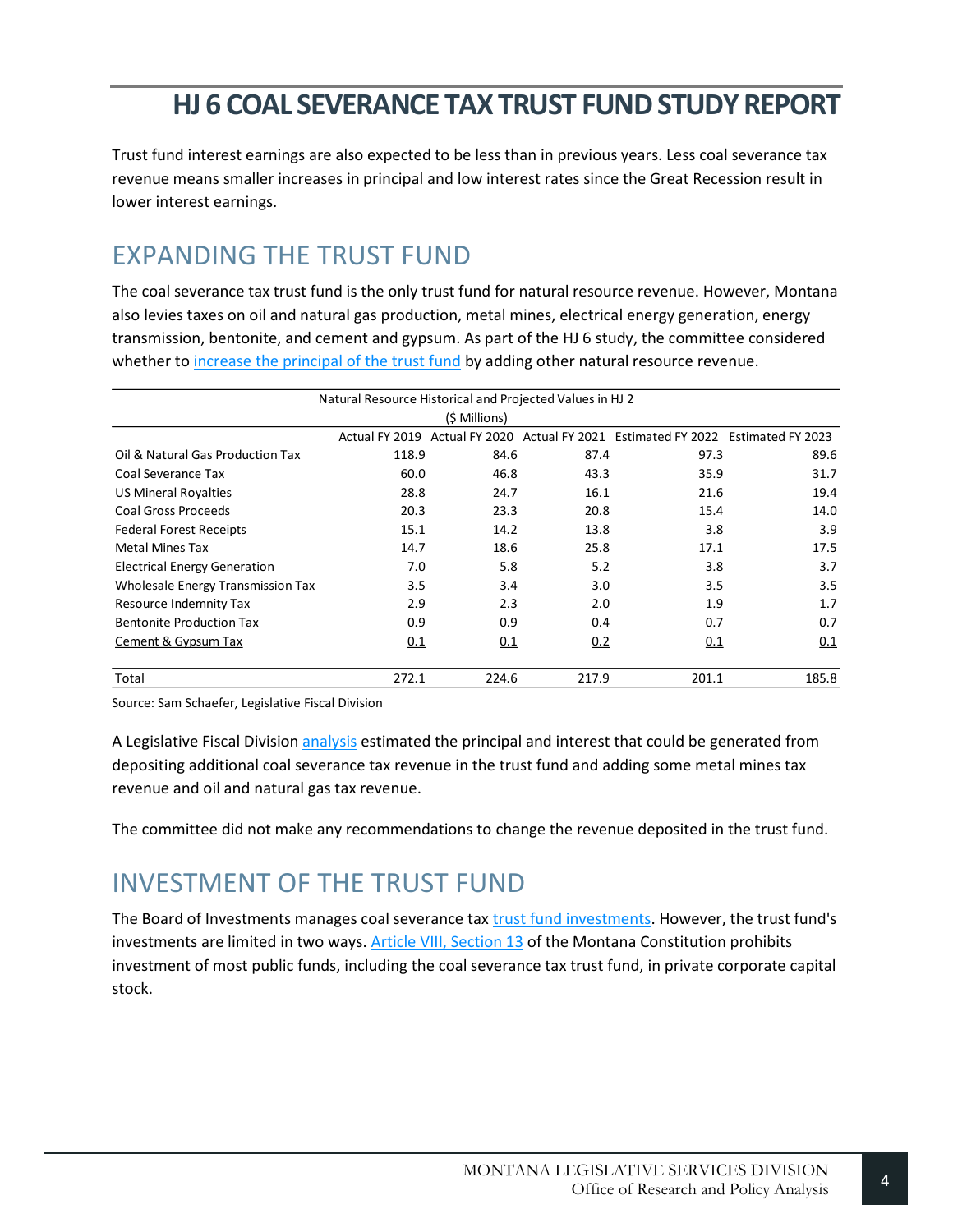In addition, [17-6-308](https://leg.mt.gov/bills/mca/title_0170/chapter_0060/part_0030/section_0080/0170-0060-0030-0080.html) authorizes loan programs to utilize specified amounts of trust fund principal. These programs affect coal trust earnings because some interest rates are set in state law rather than by the market. As of Sept. 30, 2021, \$113 million of the trust fund was designated for these programs.

Trust fund investments are limited by a constitutional prohibition on investment in corporate stock and by use of trust funds for loan programs.

The coal severance tax trust fund is part of the Trust Fund Investment Pool (TFIP). The TFIP asset portfolio includes corporate bonds, commercial mortgage-

backed securities, asset backed securities, treasuries, mortgage-backed securities, high-yield bonds, and real estate.

### Prohibition on Investment in Corporate Stock

Of 17 severance and royalty [trust funds in 12 states,](https://leg.mt.gov/content/Committees/Interim/2021-2022/Revenue/Meetings/April-2022/HJ6-states-investment.pdf) the Montana coal severance tax trust fund is the only one that may not be invested in corporate stocks.

### Five States Specify Maximum Stock Investments

Among the states included in the analysis, five states specify a maximum percentage of the trust fund that may be invested in stocks. The percentages range from a low of 35% in Louisiana to 80% in Utah. The other three states have limits closer to Utah's than Louisiana's: Arizona, 60%; New Mexico, 65%; and Wyoming, 70%. In addition, North Dakota sets a target of 10% of investment in stocks for one of its trust funds.

### Many State Distributions Based on Multi-Year Fund Value Averages

The distributions for seven of the 12 royalty trusts are based on a percentage of the average value of the trust over a number of years ranging from 2 years to 6 years. Three states – Arizona, Oregon, and Utah – set distribution percentages based on the current year value of the fund, and Colorado and Louisiana distribute a certain dollar amount.

Half of the states with severance tax trust funds distribute a percentage of the 5-year average value of the trust: New Mexico, North Dakota, and Wyoming. Colorado's trust is available for legislative appropriation, but half is reserved for loans. Montana and Utah distribute current year earnings rather than a percentage of the trust's total value.